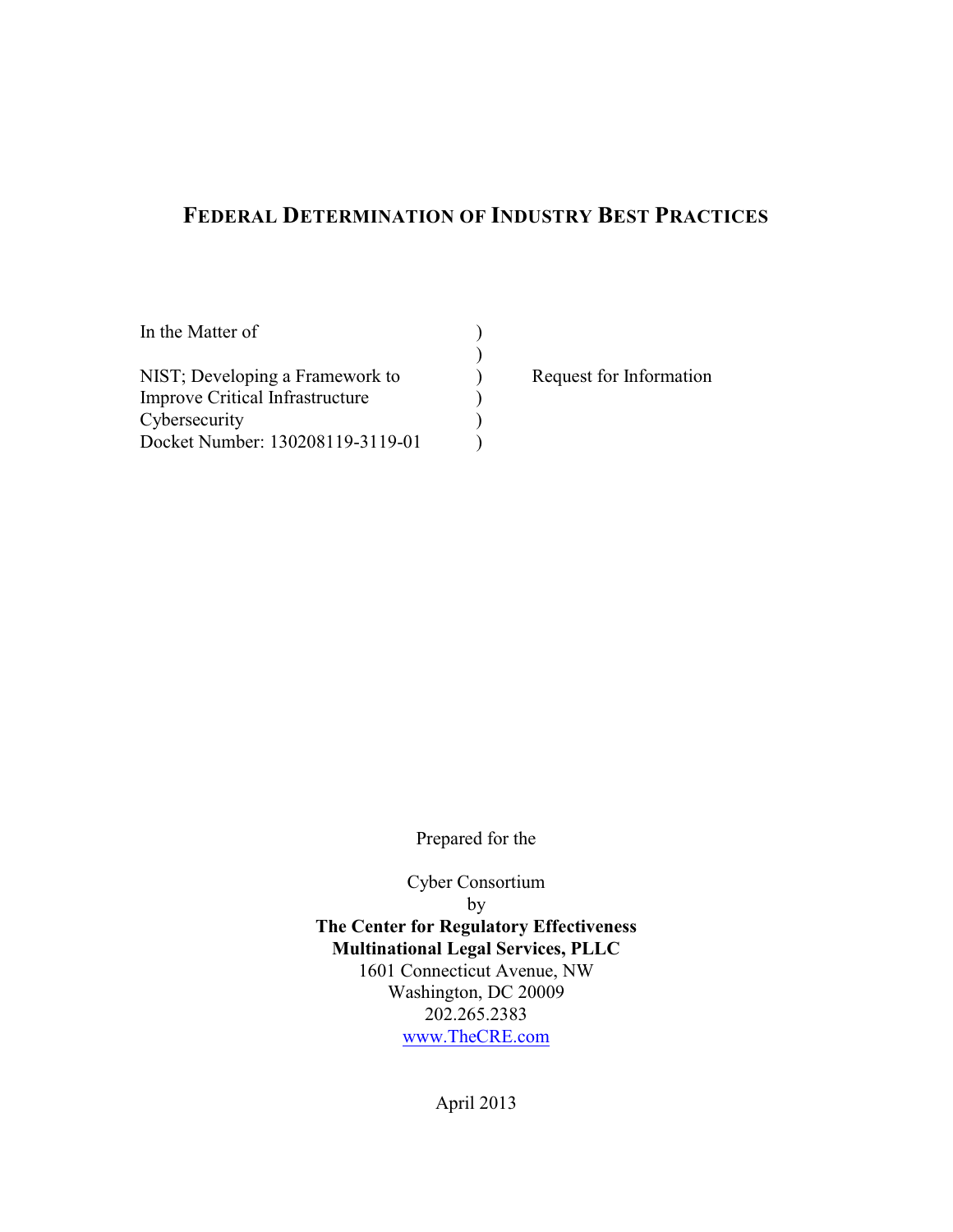## **FEDERAL DETERMINATION OF INDUSTRY BEST PRACTICES**

#### **Executive Summary**

The Center for Regulatory Effectiveness' (CRE's) comments on the Cybersecurity Framework focus on a single crucial issue:

� Establishing a process for federal determination of what constitutes an Industry Best Practice.

Two components which need to be included in the Framework's process for determining Industry Best Practices are:

- 1. **Administrative Appeals Process**. NIST needs to establish an administrative process which allows organizations, if needed, to seek and obtain correction of decisions on determining Industry Best Practices.
- 2. **Conformity Self-Certification**. The Framework needs to include a process by which each critical infrastructure company can determine how best to verify their conformity with Industry Best Practices in lieu of expensive and burdensome third-party certification.

Executive Order 13636 emphasized the importance of the Cybersecurity Framework incorporating industry best practices "to the fullest extent possible...." In order for the Administration's aspirations for the use of Industry Best Practices to be realized, adherence to the following Five Principles which are based on the "Good Government" laws should guide NIST's development of the determination process:

- 1. **Diversity**. The process should recognize the diversity of cybersecurity Best Practices;
- 2. **Affordability**. The process for individual companies for determining whether their use of a Best Practice is Framework-compliant should be minimally burdensome;
- 3. **Reciprocity**. Critical infrastructure cyber-defense measures undertaken at the behest of any federal, state or tribal agency or the European Union should be determined to be an Industry Best Practice for purposes of the Framework;
- 4. Clarity. The best practices determination process needs to clearly define the boundaries of an infrastructure company's responsibilities regarding the facilities to which the best practices are applied; and
- 5. **Recognition**. The process should culminate, within a specified timeframe, in clear government-wide recognition of a company's voluntary adoption of the Framework.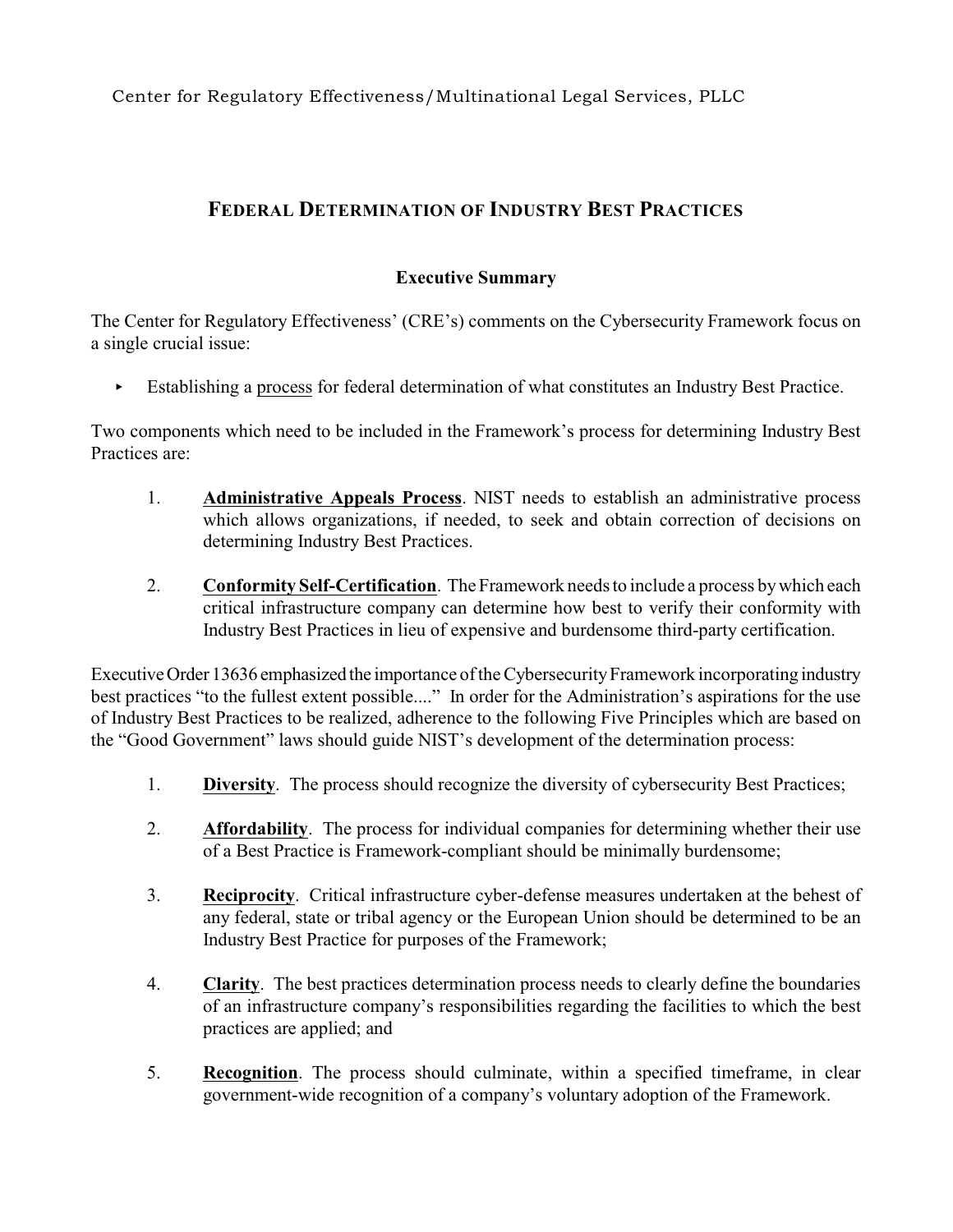## **ESTABLISHING FEDERAL DETERMINATION OF INDUSTRY BEST PRACTICES**

President Obama's Executive Order 13636 "Improving Critical Infrastructure Cybersecurity" emphasized that NIST is to incorporate into the Cybersecurity Framework "industry best practices" as well as voluntary consensus standards, "to the fullest extent possible."

 NIST is not the only agency directed by the President to support use of industry best practices to protect critical infrastructure. Presidential Policy Directive 21 (PPD-21) "Critical Infrastructure Security and Resilience" directed the State Department, in coordination with other agencies, to engage in international outreach "to facilitate the overall exchange of best practices and lessons learned for promoting the security and resilience of critical infrastructure on which the Nation depends."

Similarly, PPD-21 ordered the Federal Communications Commission (FCC) to work with other agencies in developing and implementing "best practices promoting the security and resilience of critical communications infrastructure on which the Nation depends."

Achieving the President's goals for use of Industry Best Practices will require that NIST develop a process that critical infrastructure companies can use to obtain federal recognition as Framework-compliant for best practices that they are already using.

#### **What Is An Industry Best Practice?**

 The Executive Order calls for reliance on best practices without defining the term. The EO's lack of a definition for best practices needs to be viewed in light of GAO's recent finding that

> *As we reported in December 2011, DHS and other agencies with responsibilities for specific critical infrastructure sectors have not yet identified cybersecurity guidance applicable to or widely used in each of the sectors.*<sup>1</sup>

 Moreover, it is not clear that whether a given example of widely used cybersecurity guidance would be accepted as a best practice under the Framework.

Thus, NIST is in the unenviable position of being directed to ensure maximum possible use of industry best practices without possessing either:

A definition of Industry Best Practices; or

<sup>&</sup>lt;sup>1</sup> GAO, Testimony Before the Committee on Commerce, Science, and Transportation and the Committee on Homeland Security and Governmental Affairs, U.S. Senate, Statement of Gregory C. Wilshusen, March 7, 2013, "CYBERSECURITY: A Better Defined and Implemented National Strategy Is Needed to Address Persistent Challenges," p. 15.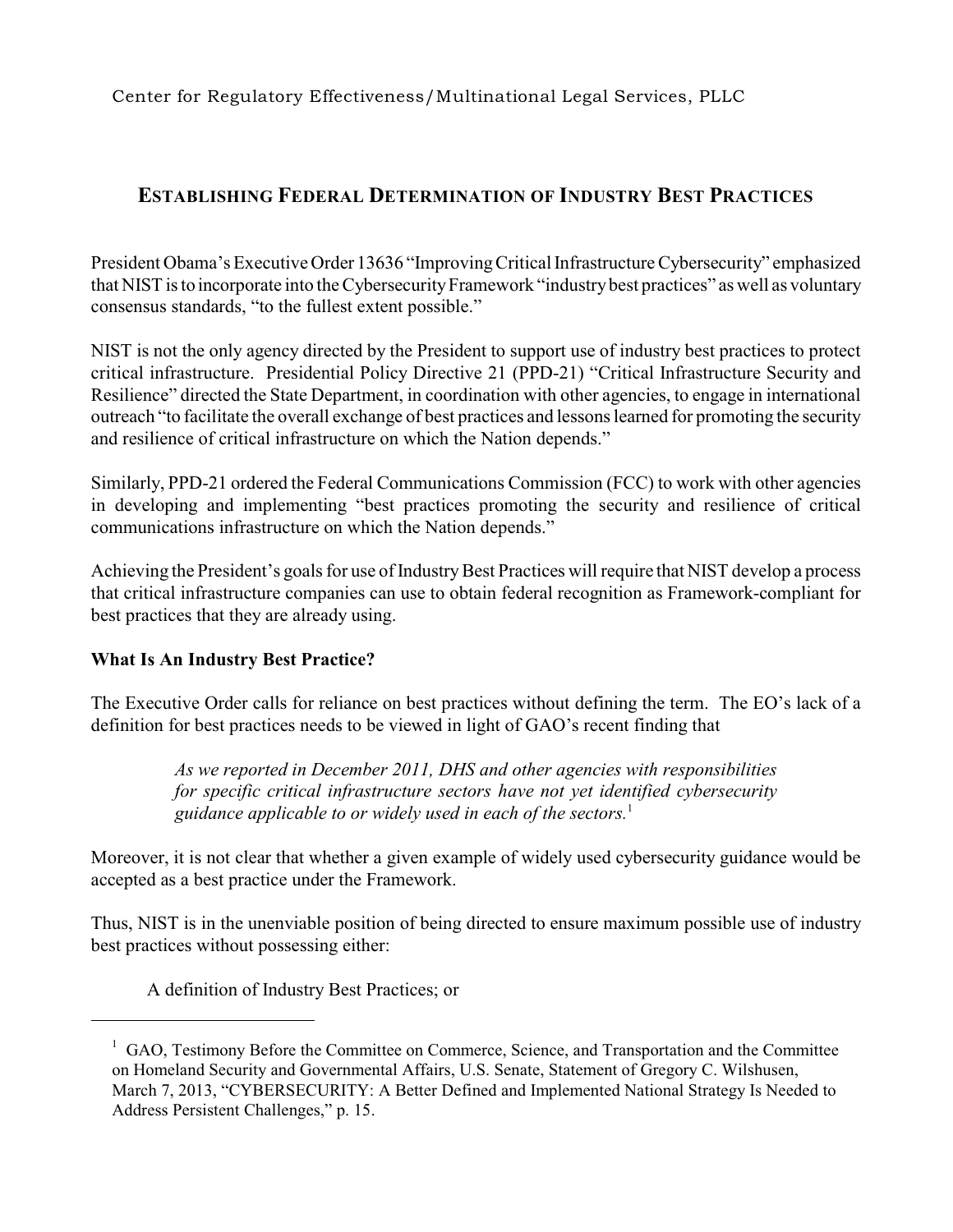$-2 -$ 

A federal compilation of industry best practices.

determining whether or not to accept various private sector practices as constituting Industry Best Practices Although calls for lists of "guidelines, best practices, and tools" used in the cyber defense of critical infrastructure can produce useful information, such lists cannot take the place of a NIST process for meeting specified cyber defense needs under the Framework.

 � The Framework should establish the processes to ensure it is living document responsive to the needs of industry and a rapidly changing threat landscape.

on the "Good Government" laws,<sup>2</sup> to guide NIST's development of a process for accepting (or rejecting) Consistent with a process-driven Framework, CRE provides in these comments a set of principles, based proposed best practices. CRE also provides examples of two components, an appeals process and a lowburden conformity verification process, that need to be part of the Framework's best practices acceptance process.

The Five Principles which should be embodied in the Cybersecurity Framework's process for accepting Industry Best Practices are:

## **Principle 1: Diversity**

Industry best practices span a wide range of document types in addition to consensus standards including:

- Market-Driven Consortia (MDC) standards, aka industry standards developed through nonconsensus processes; and
- Practices identified through best practices studies.

 painstaking process. Consensus standards, thus, will often not be able to respond to evolving security Although the consensus standards development process offers many benefits, it is also a lengthy and needs in the face of the rapidly changing technological and threat landscape. Consistent with OMB Circular A-119, NIST will need to expand their concept of Industry Best Practices beyond consensus standards to embrace other proven corporate approaches to cyber defense.

With respect to consortia standards, a CRE white paper<sup>3</sup> on federal standards policies explained that MDCs "are associations of organizations which develop technical standards without necessarilyadhering to ANSI requirements for openness and consensus."

<sup>&</sup>lt;sup>2</sup> http://www.thecre.com/pdf/20110530 Governors of the Regulatory State.pdf

<sup>&</sup>lt;sup>3</sup> CRE, "Market-Driven Consortia: Implications for the FCC's Cable Access Proceeding," available at <http://www.thecre.com/pdf/whitepaper.pdf>.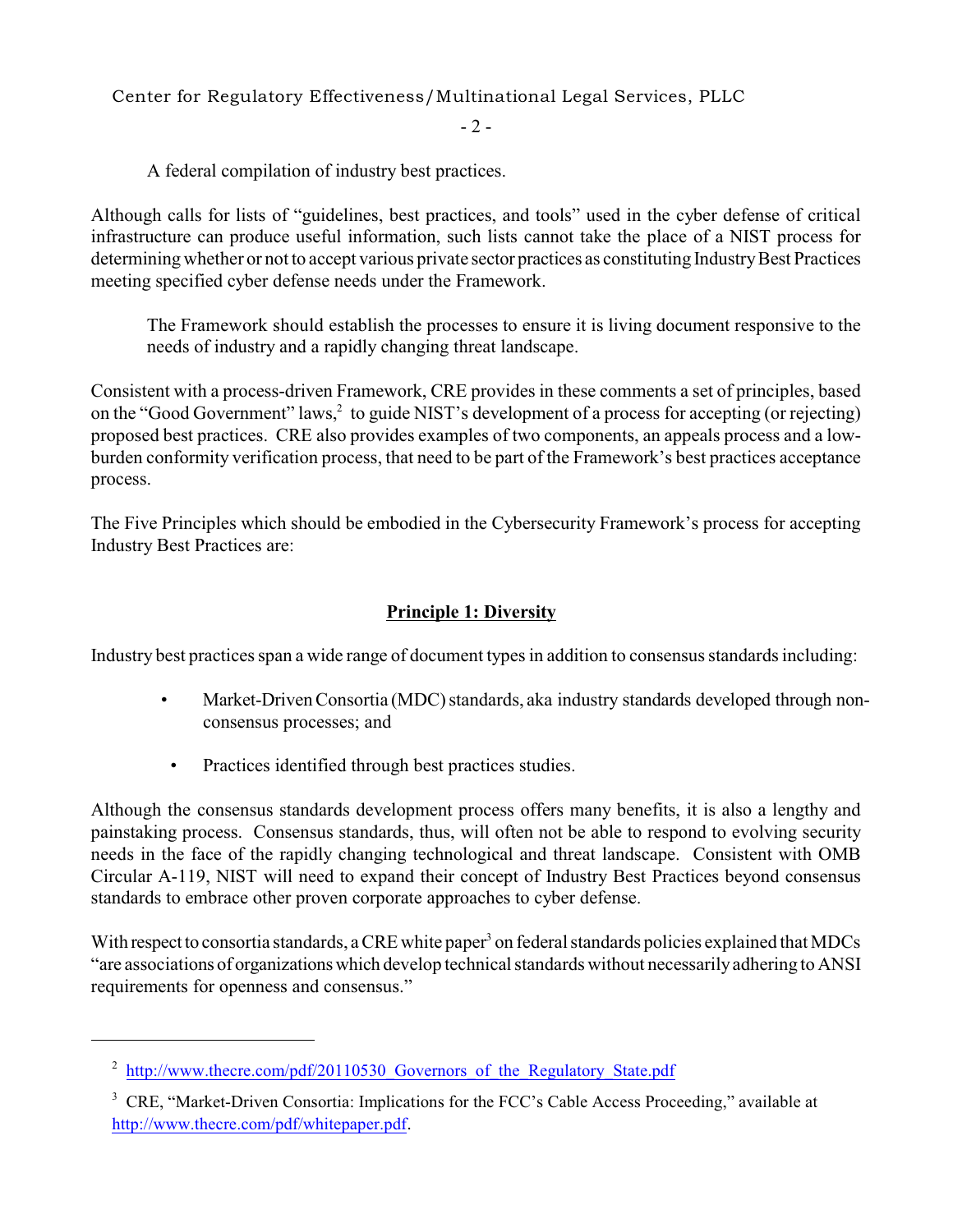$-3 -$ 

The CRE paper also explains that OMB Circular A-119

*explicitly states that there is no federal preference between consensus and non-consensus standards that are developed in the private sector. Therefore, MDC non-consensus standards are accorded equal treatment to consensus standards in matters of regulation and procurement by the Circular.*<sup>4</sup>

Thus, under the OMB Circular, which EO 13636 directs NIST adhere to, industry standards developed through a non-consensus process are accorded equal status with standards developed through a consensus process.

CRE's white paper on federal policies regarding consensus and non-consensus standards has been widely cited by standards authorities, including the European Commission, and in a paper written by NIST and IEEE officials.5

 It is important for the Framework to recognize, however, that the types of industry best practices recognized by Circular A-119 go well beyond MDC standards. As A-119 explains,

> *this policy allows agencies to select a non-consensus standard developed in the private sector as a means of establishing testing methods in a regulation and to choose among commercial-off-the-shelf products....*<sup>6</sup>

 Thus, products as well as processes are recognized by A-119 as potentially eligible for federal use in standards applications even if they are developed through a non-consensus process.

a set of Best Practices.<sup>7</sup> As CRE has demonstrated, in certain cases it is the way a product is used that constitutes a Best Practice. For example, the CRE paper "Federal Cybersecurity Best Practices Study: Information Security Continuous Monitoring" analyzed the continuous monitoring practices using off-the-shelf software tools and identified

 $4$  Ibid., p. 21.

<sup>5</sup> See references to CRE paper in "Beyond Consortia, Beyond Standardisation? New Case Material and Policy Threads – Final Report for the European Commission," [http://ec.europa.eu/enterprise/](http://ec.europa.eu/enterprise/newsroom/cf/_getdocument.cfm?doc_id=4565) [newsroom/cf/\\_getdocument.cfm?doc\\_id=4565](http://ec.europa.eu/enterprise/newsroom/cf/_getdocument.cfm?doc_id=4565), "Government Activity to Increase Benefits from the Global Standards System" [http://ieeexplore.ieee.org/xpl/articleDetails.jsp?](http://ieeexplore.ieee.org/xpl/articleDetails.jsp?reload=true&arnumber=968568&contentType=Conference+Publications) [reload=true&arnumber=968568&contentType=Conference+Publications](http://ieeexplore.ieee.org/xpl/articleDetails.jsp?reload=true&arnumber=968568&contentType=Conference+Publications) and "Consortium problem redefined: Negotiating 'democracy' in the actor network on standardization," [http://www.tbm.tudelft.nl//](http://www.tbm.tudelft.nl/fileadmin/Faculteit/TBM/Over_de_Faculteit/Afdelingen/Afdeling_Infrastructure_Systems_and_Services/Sectie_Informatie_en_Communicatie_Technologie/medewerkers/tineke_egeydi/publications/doc/Consortia_Egyedi_JITSR.pdf)  [fileadmin/Faculteit/TBM/Over\\_de\\_Faculteit/Afdelingen/Afdeling\\_Infrastructure\\_Systems\\_and\\_Services/](http://www.tbm.tudelft.nl/fileadmin/Faculteit/TBM/Over_de_Faculteit/Afdelingen/Afdeling_Infrastructure_Systems_and_Services/Sectie_Informatie_en_Communicatie_Technologie/medewerkers/tineke_egeydi/publications/doc/Consortia_Egyedi_JITSR.pdf) [Sectie\\_Informatie\\_en\\_Communicatie\\_Technologie/medewerkers/tineke\\_egeydi/publications/doc/Consort](http://www.tbm.tudelft.nl/fileadmin/Faculteit/TBM/Over_de_Faculteit/Afdelingen/Afdeling_Infrastructure_Systems_and_Services/Sectie_Informatie_en_Communicatie_Technologie/medewerkers/tineke_egeydi/publications/doc/Consortia_Egyedi_JITSR.pdf) [ia\\_Egyedi\\_JITSR.pdf](http://www.tbm.tudelft.nl/fileadmin/Faculteit/TBM/Over_de_Faculteit/Afdelingen/Afdeling_Infrastructure_Systems_and_Services/Sectie_Informatie_en_Communicatie_Technologie/medewerkers/tineke_egeydi/publications/doc/Consortia_Egyedi_JITSR.pdf).

 $6$  OMB, CIRCULAR NO. A-119 Revised, Sec. 6(g). [Emphasis added]

<sup>7</sup> [http://www.federalnewsradio.com/494/2606114/](http://www.federalnewsradio.com/494/2606114/Continuous-monitoring-requires-strong-leadership-and-software) [Continuous-monitoring-requires-strong-leadership-and-software](http://www.federalnewsradio.com/494/2606114/Continuous-monitoring-requires-strong-leadership-and-software)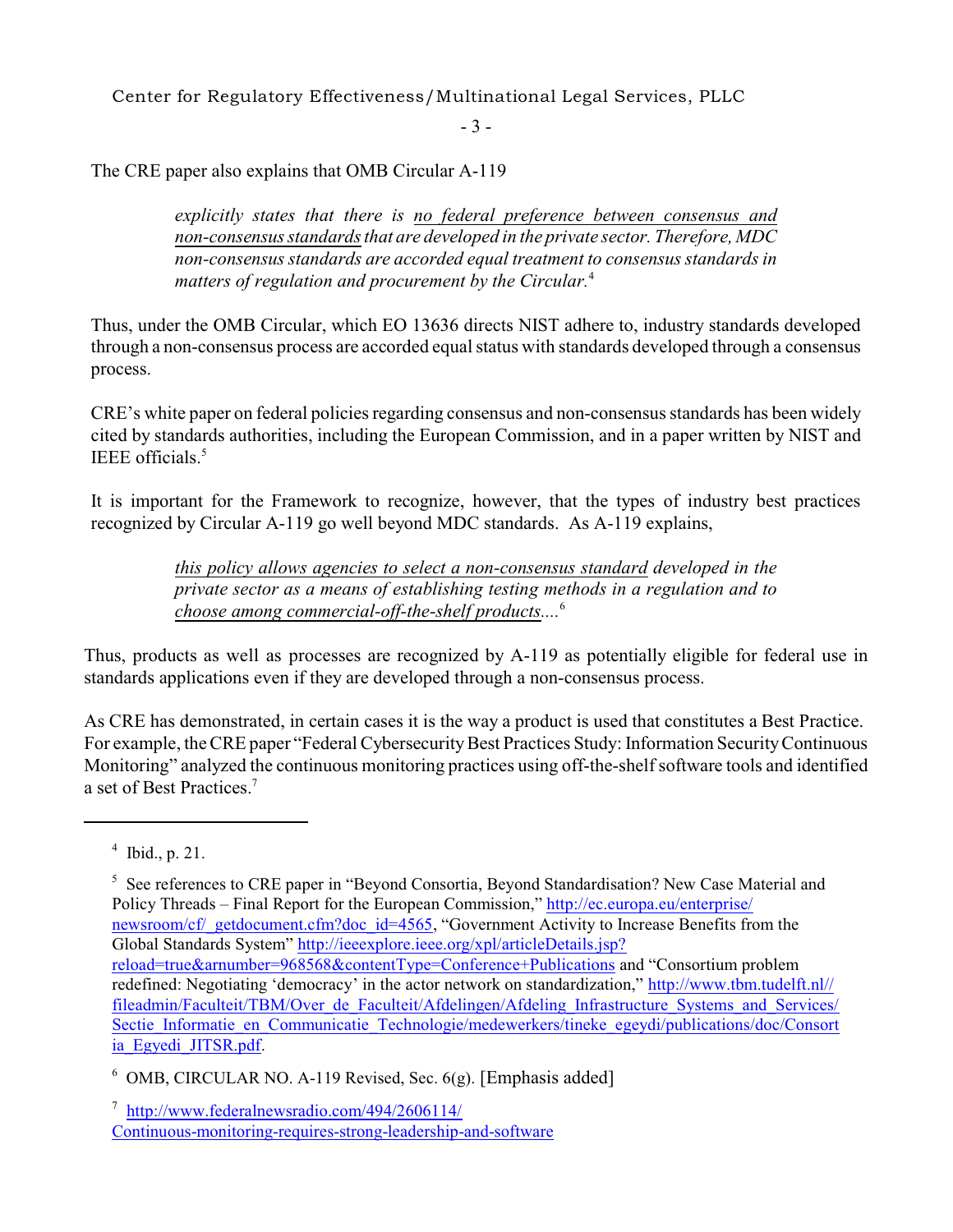$-4-$ 

 the study's Best Practice Principles and its Lessons Learned are absolutely brand neutral and organization Although the study focused on a given federal organization's response using a specific software package, neutral.

Best practices can be identified through third-party analyses as well through a consensus or nonconsensus standards development process.

The Framework will also need to recognize that not all best practices are American and may be foreign and/or multinational. EO 13636 cited Executive Order 13609, "Promoting International Regulatory Cooperation" and PPD-21 explicitly recognized the international nature of best practices when it called on the State Department to help facilitate the "exchange of best practices and lessons learned...."

It is important to note that the White House, through the Office of Management and Budget's (OMB's) Office of Information and Regulatory Affairs (OIRA) and the Office of the United States Trade Representative (USTR), has underway international regulatory harmonization talks including the EU-US High Level Regulatory Cooperation Forum and the Transatlantic Trade and Investment Partnership (TTIP). NIST should closely coordinate its Framework development process with EU regulation of cybersecurity through OMB/OIRA.

With respect to acceptance of international standards:

- 1. Agencies that enforce privacy and security commitments on private sector entities have accepted that non-U.S. federal government standards are appropriate to drive a response and commitment from a security standpoint. For example, the Federal Trade Commission (FTC) recognizes that companies use the ISO 27000 suite of information security as the framework for developing "best practices" for a company's information security program.<sup>8</sup>
- 2. Although diverse standards should be recognized, the NIST SP 800-53 standards<sup>9</sup> are widely recognized as key security controls and their adoption through a process that aligns with business and private sector processes should be encouraged. One possible option would be for the Framework to include a process for crosswalking between the SP 800-53 and ISO 27002 controls.

In summary, the Diversity Principle means that:

• Industry Best Practices encompass domestic, foreign and multinational non-consensus standards, offthe-shelf-products, and practices identified through third-party studies.

 $8$  See,<http://www.27000.org/>

<sup>&</sup>lt;sup>9</sup> See,<http://www.thecre.com/fisma/?p=1026>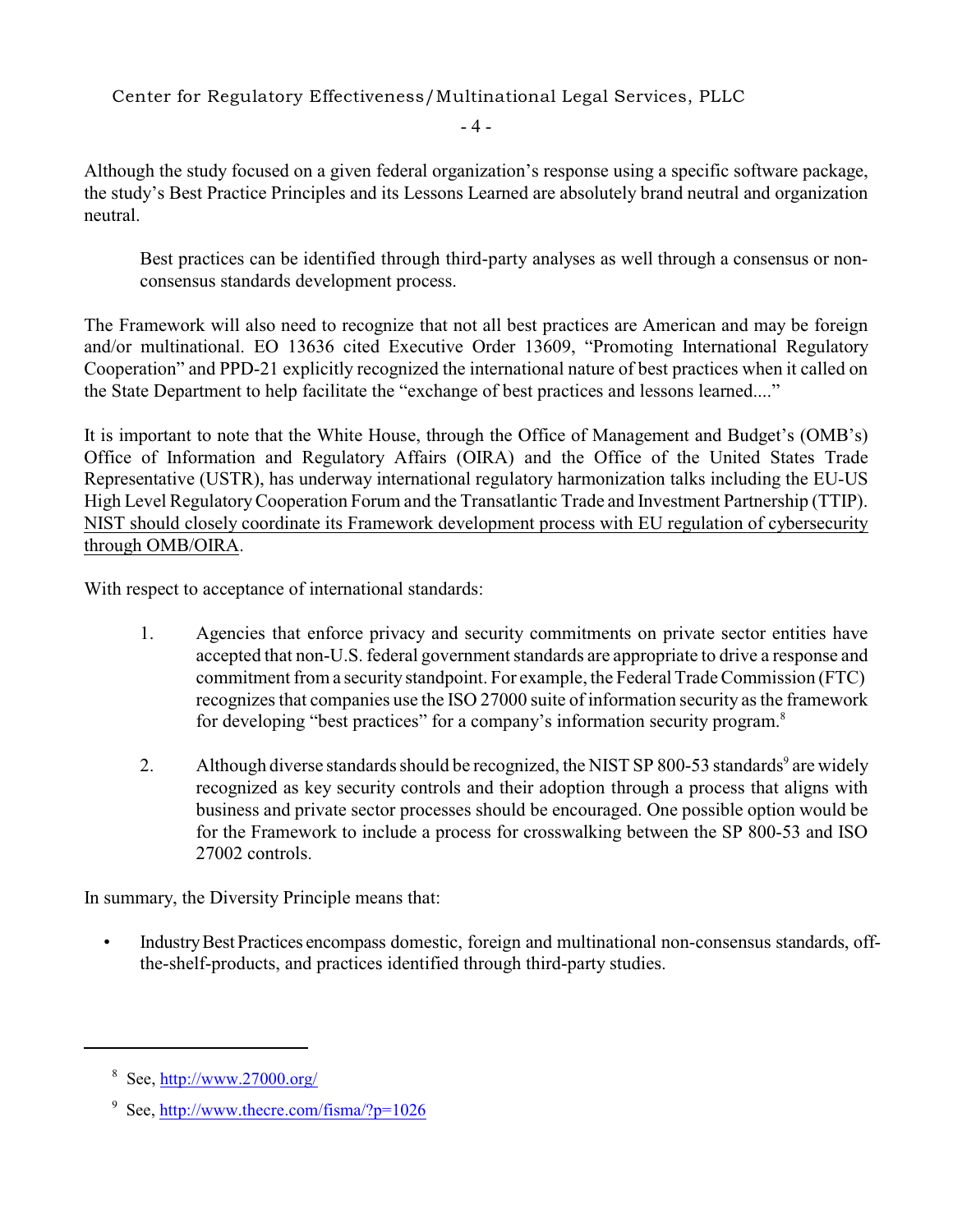$-5 -$ 

## **Principle 2: Affordability**

The starting point for any discussion of the Affordability of cybersecurity controls needs to be recognition that the basis of the need for security controls in the private sector is different and economically separate from how the approach is addressed in the public sector. Thus, while NIST's Risk Management Framework (RMF)10 is fundamental to understanding the federal government's approach to cyber risk management, it was not developed with meeting industry needs as its organizing principle.

CRE recommends that the Enterprise Risk Management  $(ERM)^{11}$  be the basis of recognizing the appropriate structure and practices for the Framework rather than the RMF.

CRE is on the record explaining that cost-effectiveness is the prerequisite for cybersecurity regulation,

 *will not boost industrial security irrespective of legal requirements. Second, a Cost effectiveness needs to be designed into any plans for critical infrastructure cyberdefense for two reasons. First, if regulations affecting much of the economy are not cost-effective, the regulatory structure will not have lasting viability and discussion of cost effectiveness inherently encompasses a review of several issues that are fundamental to any rational regulatory scheme starting which, what is meant by effective cybersecurity?*<sup>12</sup>

 cited in the cybersecurity EO. Of particular note, EO 12866 and EO 13563 both highlight the importance Cost control and cost effectiveness are emphasized in the regulatory review Executive Orders which are of agencies taking into account the "costs of cumulative regulations."

There are two types of cyber defense costs which need to be considered within the context of the RFI. Specifically,

- The costs of an infrastructure company obtaining the products/services needed to comply with the Framework's requirements; and
- The costs of a company having their already deployed cyber defense solutions being verified as complying with various specified aspects of the Framework's requirements.

These comments will focus primarily on the latter type of cost. It is essential for overall cost effectiveness that companies be able to leverage, to the greatest extent possible, their existing cyber defense practices, products and services.

<sup>&</sup>lt;sup>10</sup> See,<http://csrc.nist.gov/groups/SMA/fisma/framework.html>

<sup>&</sup>lt;sup>11</sup> See, http://en.wikipedia.org/wiki/Enterprise risk management

<sup>&</sup>lt;sup>12</sup> See,<http://www.thecre.com/oira/?p=1033>.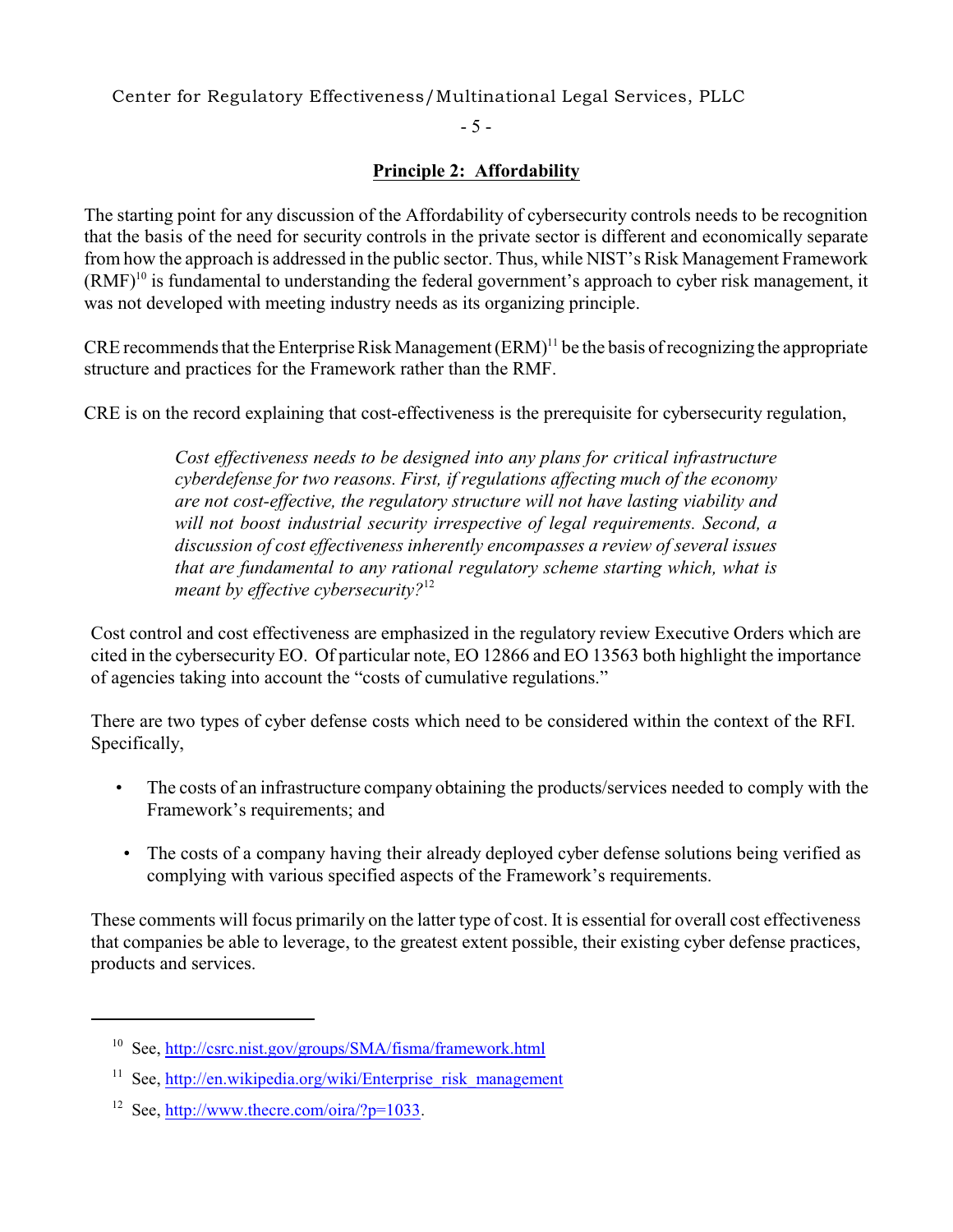$-6-$ 

Thus, the process for individual companies to obtain federal recognition of their use of a company-specific tailored adaptions of Best Practices, individually and/or as part of a suite cybersecurity practices, should be as minimally burdensome as possible.

Similarly, companies need to be able to revise and update their cybersecurity practices without triggering burdensome Framework requirements. The Framework needs to encourage, not penalize, critical infrastructure companies that upgrade their cyber defense practices.

In summary, the Affordability Principle means that:

• The process for a company to have their cybersecurity best practices accepted as complying with the Framework needs to be non-burdensome.

## **Principle 3: Reciprocity**

Close enforcement of the "good government" laws<sup>13</sup> which "regulate the regulators" is essential for avoiding needless regulatory conflicts, wasted resources and the associated harms to security. Enforcement by OMB of the good government laws is particularly important given the EO 16363's directive that:

> *If current regulatory requirements are deemed to be insufficient, within 90 days of publication of the final Framework, agencies identified in subsection (a) of this section shall propose prioritized, risk-based, efficient, and coordinated actions, consistent with Executive Order 12866 of September 30, 1993 (Regulatory Planning and Review), Executive Order 13563 of January 18, 2011 (Improving Regulation and Regulatory Review), and Executive Order 13609 of May 1, 2012 (Promoting International Regulatory Cooperation), to mitigate cyber risk.*

 In short, any cyber defense regulatory/quasi-regulatory action put forth by an agency needs to objectively and substantively demonstrate that:

- 1. The regulatory action fills an unmet need not addressed by any other mechanism; and
- 2. The action does not conflict with any existing regulatory requirements.

 Moreover, OMB should give strong consideration to revising/amending Circular A-130 "Management of Federal Information Resources" to clarify their long-standing and ample authority to review the cyber security-related information disseminations of regulatory and non-regulatory agencies.

<sup>&</sup>lt;sup>13</sup> http://www.thecre.com/pdf/20110530 Governors of the Regulatory State.pdf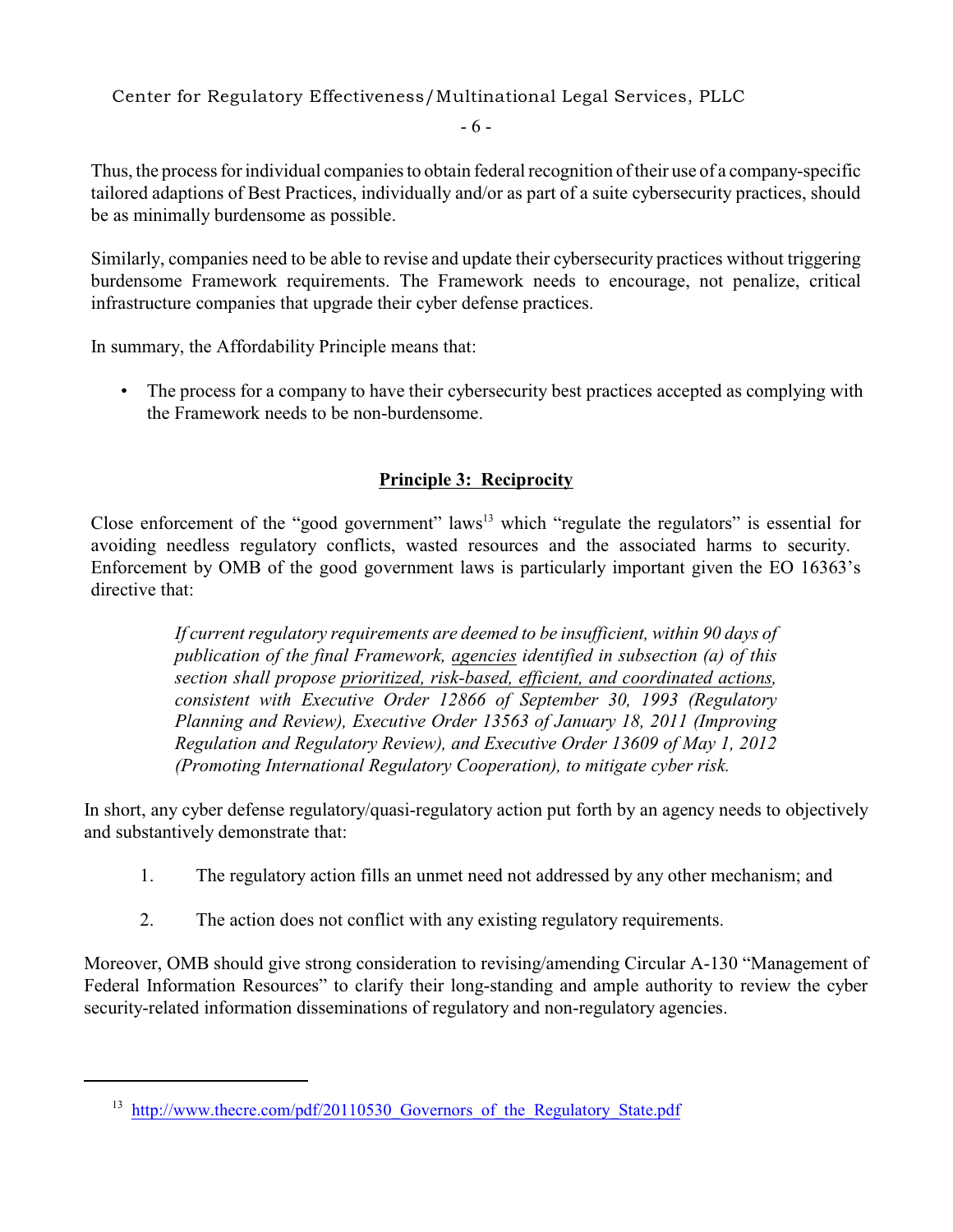$-7-$ 

OMB, using their authorities under Circular A-130, should require *all* agencies to conduct formal impact analyses on their cyber security-related documents including regulations, frameworks, and implementation/guidance-type documents. Agencies should request public comments on their draft impact analyses and revise them as appropriate.

The cybersecurity Executive Order recognizes that there is the danger that compliance with the Framework could lead to companies being faced with duplicative and/or conflicting cyber-defense requirements. Specifically, EO 13636, citing the President's Executive Orders on regulatory review, calls on owners/operators of critical infrastructure, within two years of the Framework being finalized, to

> *report to OMB on any critical infrastructure subject to ineffective, conflicting, or excessively burdensome cybersecurity requirements.*

Executive Order 12866, which is explicitly reaffirmed in EO 13563:

- 1. Directs agencies to avoid regulatory and policy conflicts with other agencies; and
- 2. Directs the Office of Management and Budget's (OMB's) Office of Information and Regulatory Affairs (OIRA) to ensure:

*that decisions made by one agency do not conflict with the policies or actions taken or planned by another agency.* 

EO 12866 also requires that agencies avoid duplicative and/or conflicting regulations:

*Each agency shall avoid regulations that are inconsistent, incompatible, or duplicative with its other regulations or those of other Federal agencies.* 

 after they occur than to prevent them in the first place, it is incumbent on NIST to take steps in developing Given that it is far more expensive, burdensome and harmful to American competitiveness to fix problems the Framework to minimize the possibility of the Framework's requirements conflicting with and/or being redundant to the regulatory and guidance critical infrastructure measures of other agencies.

One of the key policies for NIST to adopt to avoid needless conflict in the Cybersecurity Framework is through the Framework's process for determining acceptance of Industry Best Practices.

Specifically, the Framework's process for determining Industry Best Practices should recognize any relevant cyber-defense practice that a critical infrastructure company takes at the formal or informal request of:

- Any federal agency;
- Any State/local regulatory authority;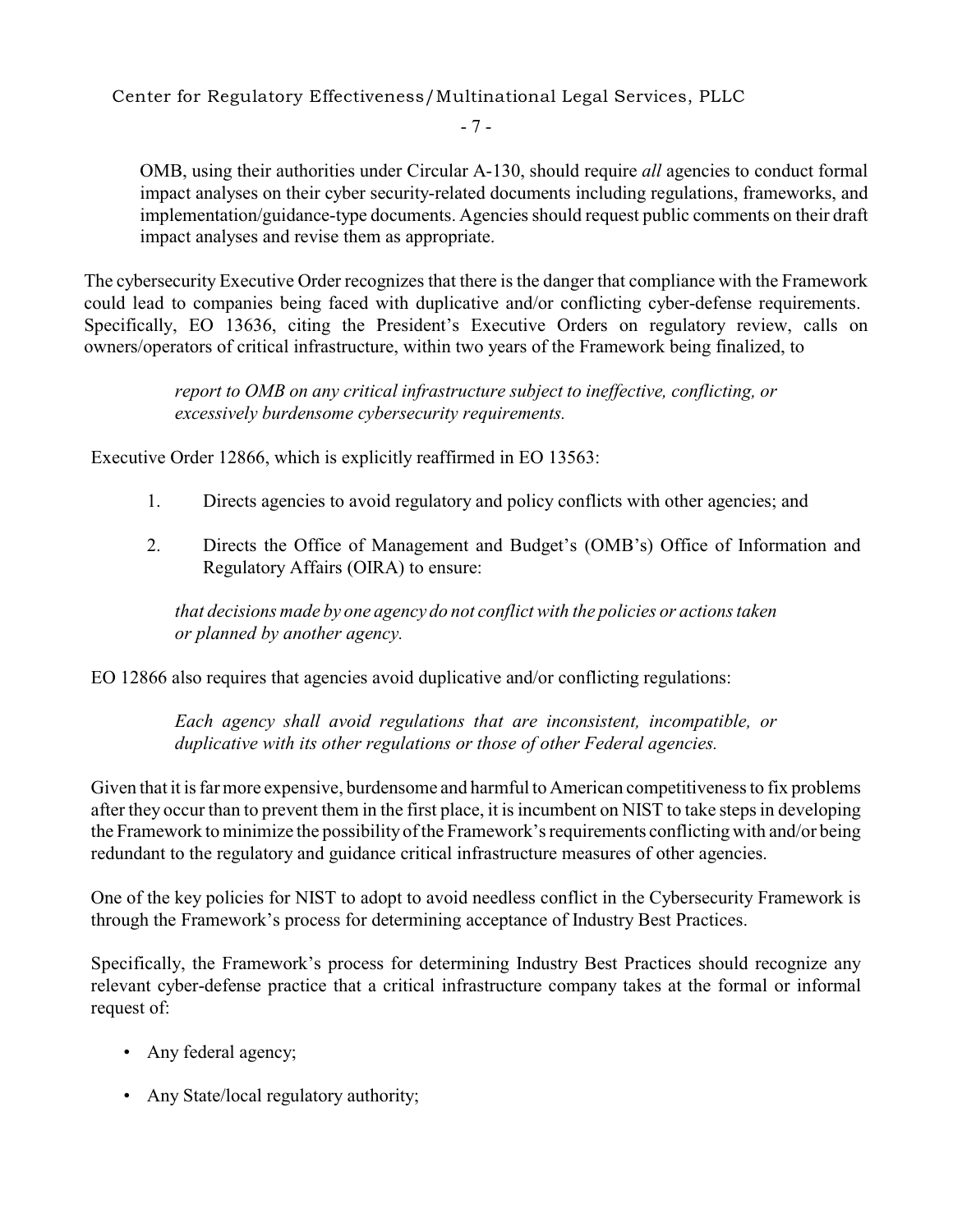$- 8 -$ 

- Any tribal government; and/or
- The European Union (EU) or the national government of an EU member state.

Simply stated, corporate compliance with any federal/state/tribal or European Union cyber-defense measure to protect critical infrastructure should not trigger non-compliance with any requirement of the Framework.

 anyagencytaking anyaction against an infrastructure Similarly, a critical infrastructure company's compliance with the Framework, should not result in company for non-compliance with a conflicting/ duplicative cybersecurity requirement.

NIST should work with DHS and OIRA to resolve any potential interagency cyber-defense conflicts before they occur.

• Interagency/Intergovernmental Coordination is Essential. The Framework will not achieve much needed infrastructure protection if compliance means that companies are left to sort out conflicting governmental cyberdefense demands and are faced with increased costs.

In summary, the Reciprocity Principle means that:

• NIST and all other agencies working on cybersecurity-related guidance for industry

#### *The CFATS Example*

Pursuant to statute, DHS has established a Chemical Facility Anti-Terrorism Standards (CFATS) program including an "interim final rule that imposes comprehensive federal security regulations for high-risk chemical facilities."

The DHS CFATS "Risk-Based Performance Standards Guidance" includes a Risk-Based Performance Standard for Cyber (RBPS 8) as well as many non-cyber RBPSs.

Any company which is compliant with the CFATS Cyber standard should be automatically credited as being compliant with the Framework.

Similarly, DHS needs to coordinate with NIST and not revise the CFATS Cyber requirements while Framework development and adoption is underway.

If compliance with both the DHS/CFATS Cyber requirements and the Framework imposes new burdens beyond those already in place, the programs would endanger the ability of chemical facilities to participate in the voluntary Framework.

- should conduct formal impact analyses and provide the results in draft for public comment;
- Compliance with the Framework should not create any conflicting and/or duplicative cyberdefense requirements for critical infrastructure companies;
- Compliance with the Framework should not create any conflicting and/or duplicative cyberdefense requirements for critical infrastructure companies; and
- NIST should work with DHS and OIRA to ensure that the Framework does not create conflicts with the regulations, guidance and formal or informal policies of any agency or the EU.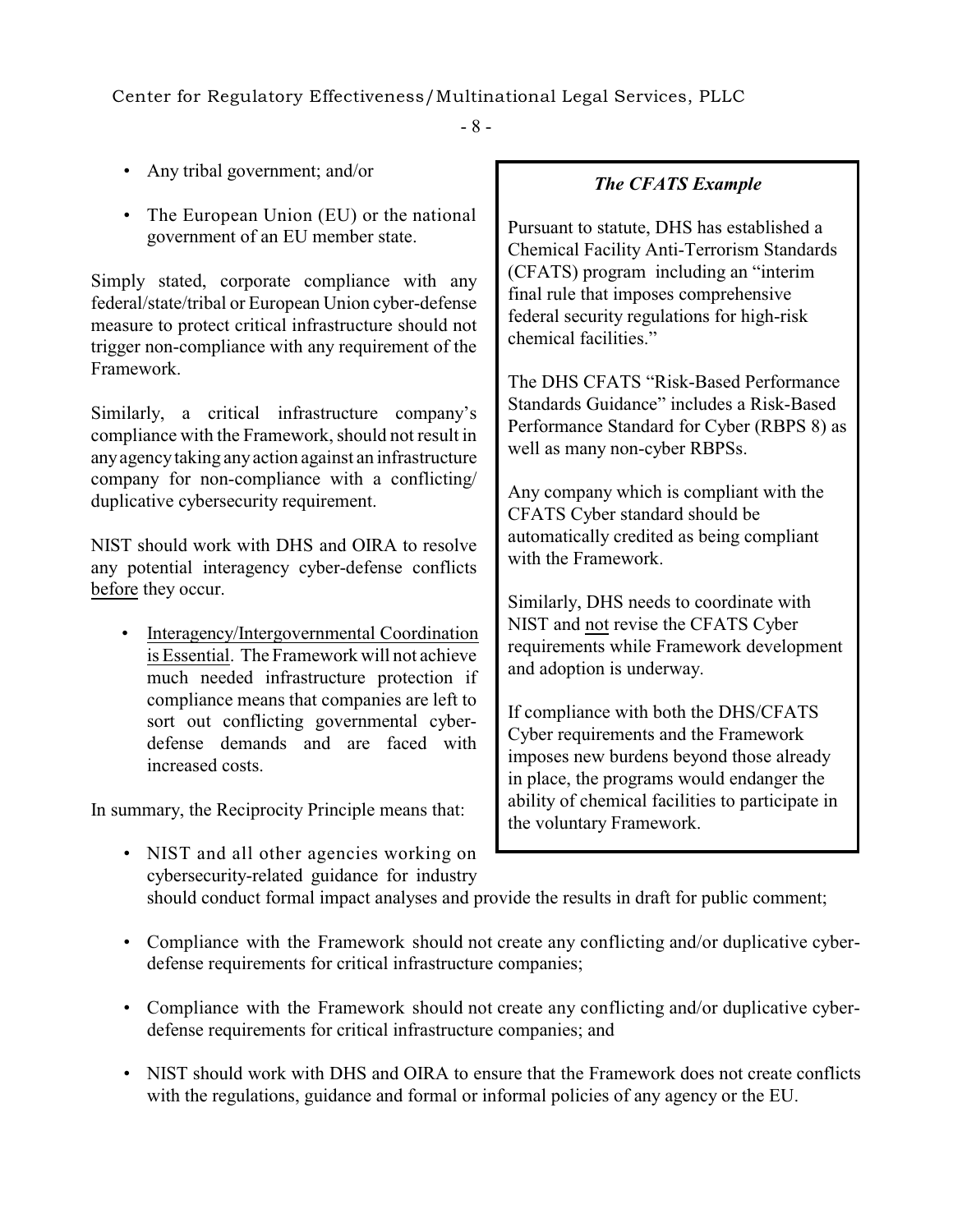$-9 -$ 

## **Principle 4: Clarity**

 The Framework needs to provide clarity regarding the boundaries of the critical infrastructure to which Industry Best Practices are applied. Clarity on the facility boundaries for which a critical infrastructure owner is responsible under the Framework is needed in light of a critical infrastructure company:

- Owning/operating non-critical infrastructure;
- Using critical infrastructure that is shared/leased/owned by or with a third-party; and/or
- Using cyber-defense products and services that are provided by contractors and third-party vendors.

 operated by company 2 on behalf of critical infrastructure company 3, and was supplied as part of a shared services package by value added integrator/services company 4, which company is responsible for For example, in event of a hypothetical industrial control system that was manufactured by company 1, applying any relevant cyber-defense Industry Best Practices to the industrial control system?

agencies and defense contractors to be able to buy the security service off a federal contract.<sup>14</sup> What is not owner incur some type of liability if there were a flaw in their best practice because of an issue with work It should be noted that DHS is pioneering, in the federal space, provision of continuous monitoring services to federal agencies through the use of contractors. The Department's goal is for government clear is where responsibility would rest under the Framework for a critical infrastructure analog of DHS model if the monitoring service were determined to be a best practice. Could a critical infrastructure performed/not-performed by a vendor, co-owner or contractor/sub-contractor?

Clarity in infrastructure responsibility boundaries is a concern under Data Quality Act (DQA)<sup>15</sup> as well as the Framework. The "objectivity" component of quality has been defined on a government-wide basis by OMB to include the disseminated information being "presented in an accurate, clear, complete, and unbiased manner, and as a matter of substance, is accurate, reliable, and unbiased."

 economic competitiveness if it is not developed and implemented correctly. In order for the Framework to be minimized, consistent with Principles and procedures set forth in Executive Orders 12866 and 13563. The Cybersecurity Framework has the potential to be significantly burdensome and damage American to secure its crucial cyber protection goals, the burdens imposed on critical infrastructure businesses need

A basic element of any federal effort to minimize burden and speed Framework compliance is providing clarity and certainty to regarding cyber-defense responsibilities to the owners of critical infrastructure.

<sup>&</sup>lt;sup>14</sup> See,<http://www.thecre.com/fisma/?p=1768>.

<sup>&</sup>lt;sup>15</sup> See,<http://thecre.com/quality/index.html>.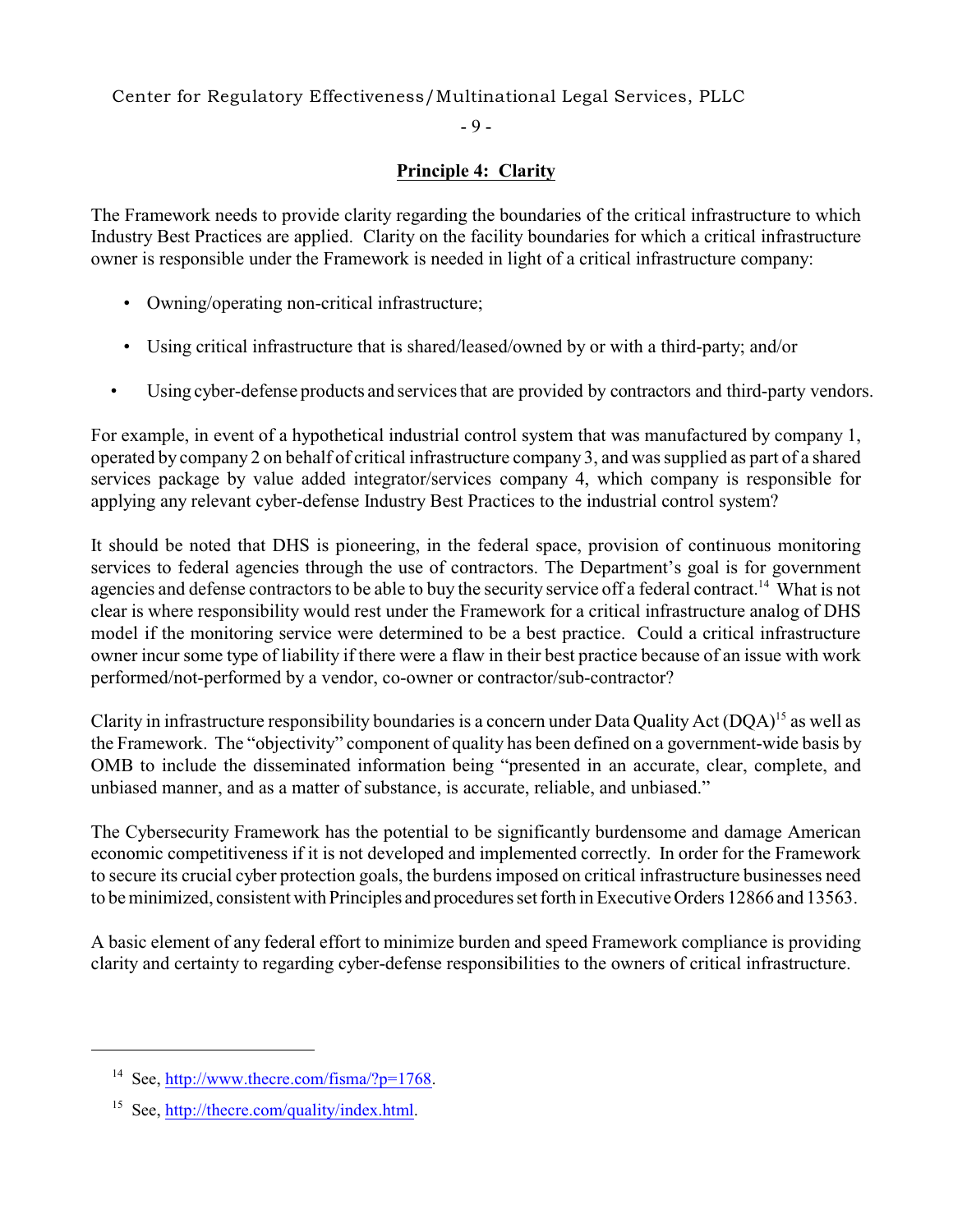$-10-$ 

 Corporate financial, legal and security planning functions all require that the businesses have a clear and detailed understanding of the Framework's responsibilities.

In summary, the Clarity Principle means that the Framework needs to provide clear boundaries defining a critical infrastructure owner's responsibilities regarding:

- Infrastructure for which the owner is responsible for deploying cyber-defenses based on Industry Best Practices or other acceptable means;
- • Infrastructure which is the responsibility of a third-party due to sharing, leasing, contracting or other arrangements, and
- • Infrastructure not covered by the Framework.

## **Principle 5: Recognition**

 voluntary compliance with the Framework. Although, in absence of legislation, the range of possible The President's cybersecurity Executive Order calls for a carrots-and-sticks approach to encourage government benefits that could be offered to complying companies is attenuated, the Order states,

> *The Secretary shall coordinate establishment of a set of incentives designed to promote participation in the Program.*

With respect to sticks, the Order directs that

*Sector-Specific Agencies shall report annually to the President, through the Secretary, on the extent to which owners and operators notified under section 9 of this order are participating in the Program.* 

The Framework's process for determining Industry Best Practices should culminate, within a specified timeframe, in clear and definitive government-wide recognition of a company's voluntary adoption of the Framework.

 comprehensive set of benefits offered byall agencies. Moreover, Framework-compliant companies should also be automaticallyeligible for anyadditional benefits that become available for Framework compliance, When a company has complied with the Framework, they should be able to take advantage of the including benefits made possible through Executive Branch and/or through Congressional action.

Similarly, Framework-compliant companies should be excluded from any reporting or other actions designed to spur companies to voluntarily adhere to the Framework's cyber-defense program.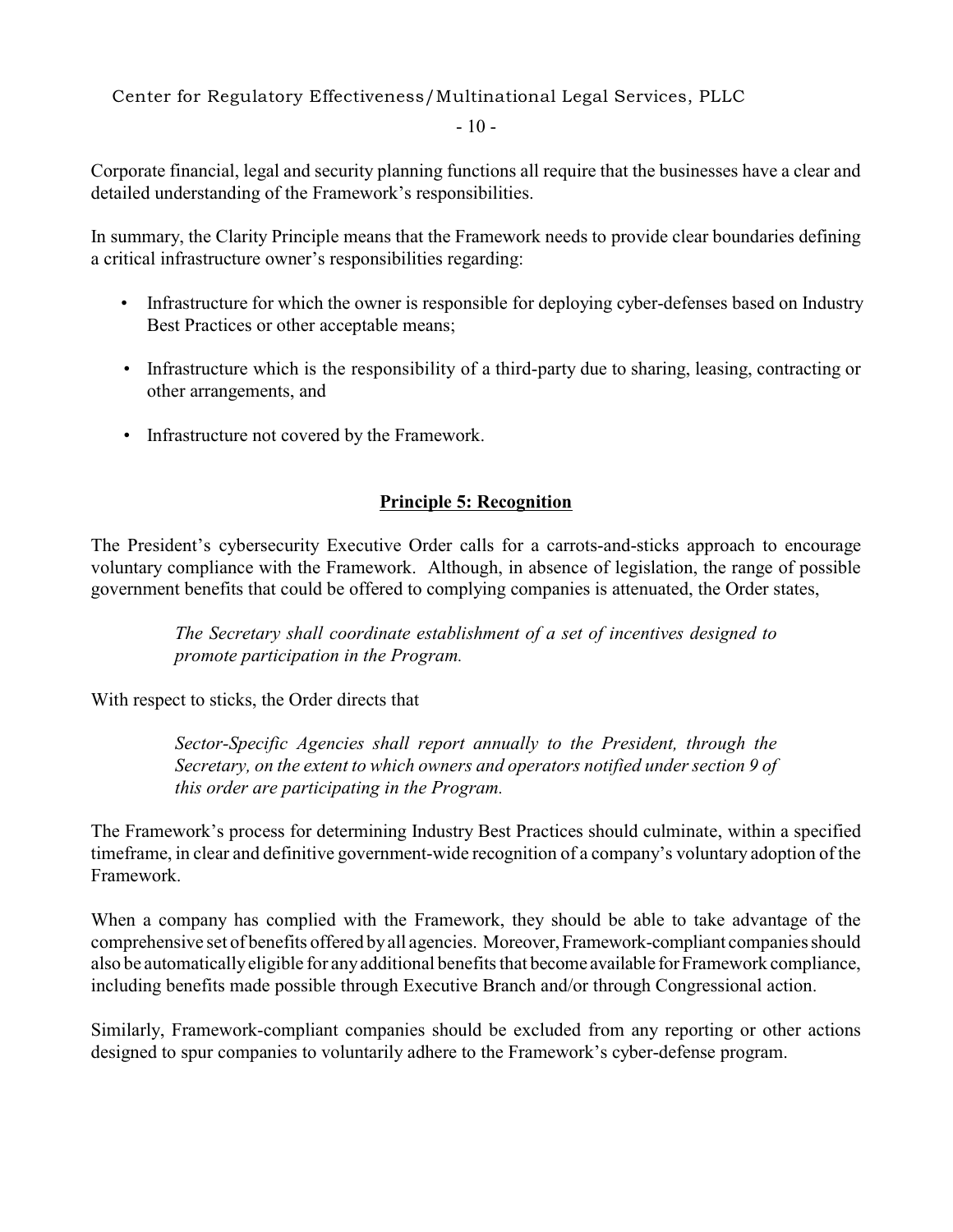$-11-$ 

In summary, the Recognition Principle means that the Framework's process for determining Industry Best Practices and other standards culminates in clear government-wide recognition of a company's voluntary adoption of the Framework certifying that the complying company is:

- Eligible to receive all benefits/incentives for compliance; and is
- Exempt from any negative measure for non-compliance.

## **Component 1: Administrative Appeals Process**

 In any accept/not-accept process, mistakes will inevitably be made. So as to minimize the burden on businesses of implementing the Framework, there needs to be an administrative process allowing critical infrastructure companies to appeal any rejections of applications to have their cyber-defense practices accepted as Industry Best Practices for the purpose of complying with specified elements of the Framework.

 Practices will be important for company's needing to minimize the burden of voluntary compliance with the Framework. Given that the Framework is a new and highly ambitious program, the possibility of initial glitches is substantial. Although glitches cannot always be prevented, NIST does have the opportunity to ensure that errant decisions are rectified as soon as possible by establishing an administrative appeals process. There are three attributes which should be included as part of the process: The ability of company's to seek and obtain speedy redress of any errors in acceptance of Industry Best

- The appeals process is handled by officials who were not involved in the original decision;
- The process includes a date-certain for agency action; and
- Any negative sanctions/reporting for non-compliance with the Framework would be suspended while the appeal is underway.

Objectivity, Utility, and Integrity of Information Disseminated by Federal Agencies.<sup>16</sup> It should be noted The administrative appeals process that OMB established for the DQA provides a model of an effective, low-burden appeals process. The process set by OMB and operated by agencies under OMB's supervision is described in OMB's government-wide Guidelines for Ensuring and Maximizing the Quality, that even though the Cybersecurity Framework is a voluntary/non-regulatory program, NIST's information disseminations, including the Framework itself, are subject to the DQA.

In summary, NIST needs to establish an Administrative Appeals Process. The appeals process should:

<sup>16</sup> See, p. 8459,<http://www.whitehouse.gov/sites/default/files/omb/assets/omb/fedreg/reproducible2.pdf>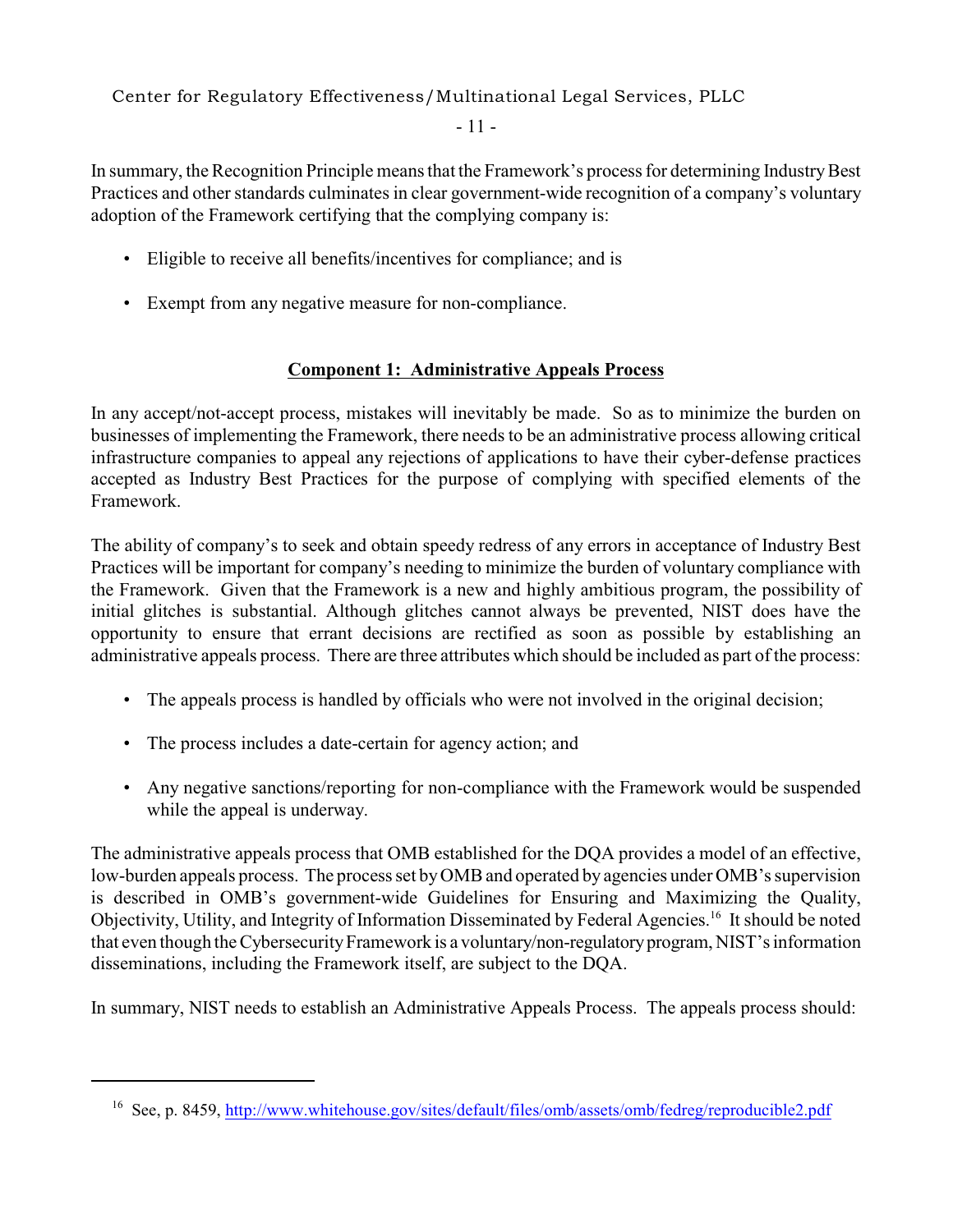$-12-$ 

- Allow companies to seek and obtain correction of any errant agency decisions on whether to accept a given example of an Industry Best Practice; and
- Exempt the appellant from any non-compliance reporting as long as the appeal is underway.

## **Component 2: Conformity Self-Certification**

 purposes of Framework compliance, the next step is for company's to be able to verify that they are Once it has been determined that a given cyber-defense practice constitutes an Industry Best Practice for utilizing the Best Practice. NIST's RFI states,

> *It is anticipated that the Framework will: (i) include consideration of sustainable approaches for assessing conformity to identified standards and guidelines; (ii) assist in the selection and development of an optimal conformity assessment approach; and (iii) facilitate the implementation of selected approach(es) that could cover technology varying in scope from individual devices or components to large-scale organizational operations.*

 "Sustainable approaches" to conformity assessment mean that they have to be minimally burdensome. Any requirement for intrusive, burdensome third-party auditing/verification procedures could well doom the Framework, as important as it is, because costs would be driven too high.

 The conformity assessment process also needs to take into account that companies may use varying combinations of a wide range of Industry Best Practices and other accepted cyber-defense compliance procedures. Companies need to be able to obtain approval for their entire package of compliance procedures. If critical infrastructure companies are faced with hiring a bewildering and expensive array of third-party auditors and assessment organizations and/or be responsible for completing/revising redundant sets of government forms, the program won't work. Businesses need to be able to have a simple means of demonstrating their compliance with the Framework's requirements.

Thus, a sustainable approach to Framework conformity assessment would be a combination of:

- Self-assessment;
- Recordkeeping; and
- Certification to NIST that the company is in compliance with the specified Framework provisions using accepted Industry Best Practices or other accepted means of compliance such as consensus standards.